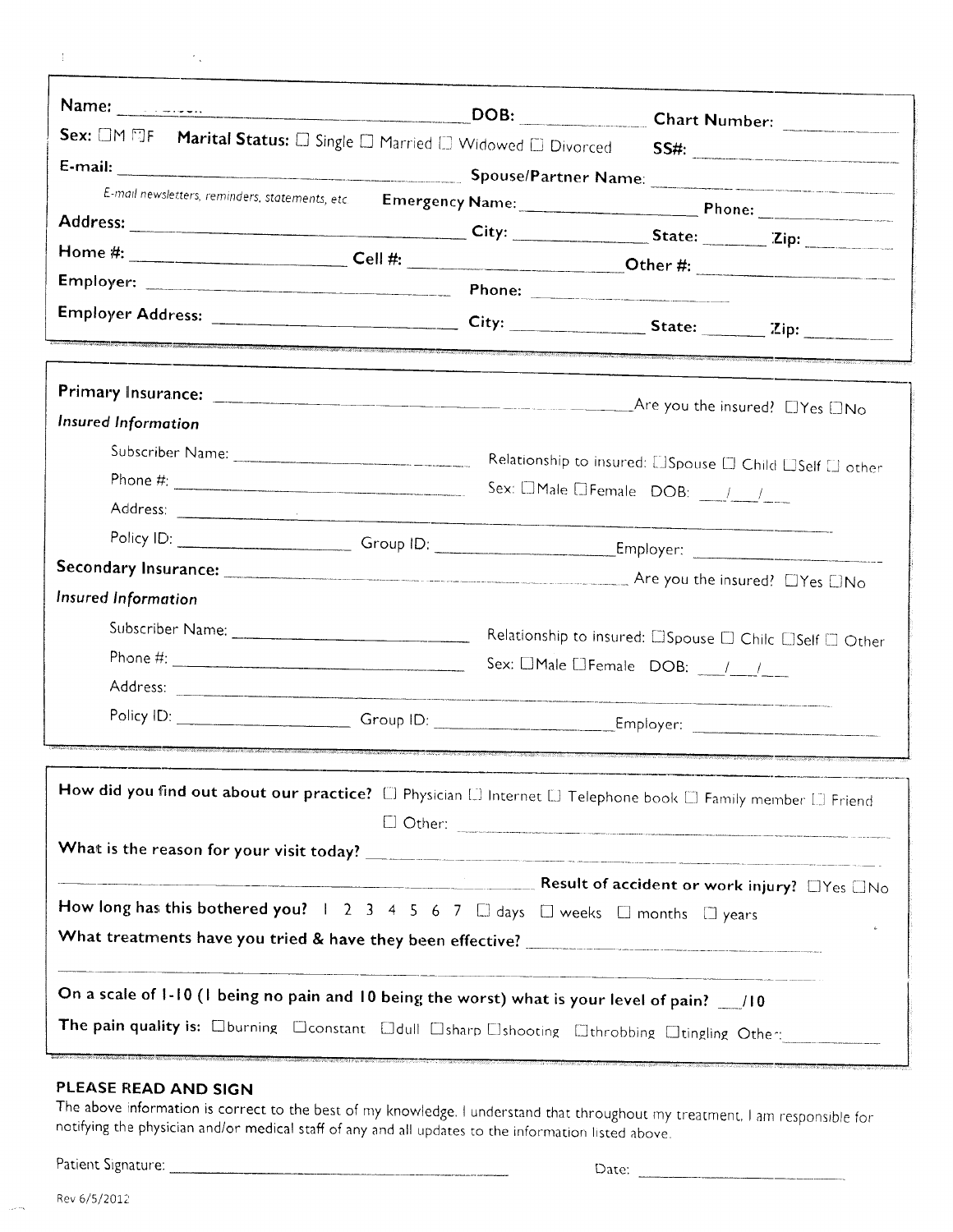| <b>History and Physical</b>                                                                                                                                                                                                                                                                                                                                                                                                                                                                                                                                                                                                                                                                                        |                                                                    |                                              | Name: Name: Name: Name: Name: Name: Name: Name: Name: Name: Name: Name: Name: Name: Name: Name: Name: Name: Name: Name: Name: Name: Name: Name: Name: Name: Name: Name: Name: Name: Name: Name: Name: Name: Name: Name: Name:                                                                                                                                                                                                                                                                                                                                                                                                                                                                                                                                                                                                                                                                                                                                                                                                    |                                                                                                                                                                                                                                                                                                                                                                                                |                                                                 |                                                                     |
|--------------------------------------------------------------------------------------------------------------------------------------------------------------------------------------------------------------------------------------------------------------------------------------------------------------------------------------------------------------------------------------------------------------------------------------------------------------------------------------------------------------------------------------------------------------------------------------------------------------------------------------------------------------------------------------------------------------------|--------------------------------------------------------------------|----------------------------------------------|----------------------------------------------------------------------------------------------------------------------------------------------------------------------------------------------------------------------------------------------------------------------------------------------------------------------------------------------------------------------------------------------------------------------------------------------------------------------------------------------------------------------------------------------------------------------------------------------------------------------------------------------------------------------------------------------------------------------------------------------------------------------------------------------------------------------------------------------------------------------------------------------------------------------------------------------------------------------------------------------------------------------------------|------------------------------------------------------------------------------------------------------------------------------------------------------------------------------------------------------------------------------------------------------------------------------------------------------------------------------------------------------------------------------------------------|-----------------------------------------------------------------|---------------------------------------------------------------------|
|                                                                                                                                                                                                                                                                                                                                                                                                                                                                                                                                                                                                                                                                                                                    |                                                                    |                                              |                                                                                                                                                                                                                                                                                                                                                                                                                                                                                                                                                                                                                                                                                                                                                                                                                                                                                                                                                                                                                                  |                                                                                                                                                                                                                                                                                                                                                                                                |                                                                 |                                                                     |
| <b>Medical History:</b><br>$\Box$ Liver                                                                                                                                                                                                                                                                                                                                                                                                                                                                                                                                                                                                                                                                            | $\Box$ Alcoholism<br>$\Box$ Sleep apnea                            | $\Box$ Gout                                  | □ Blood disorders □ Circulation problems □ Musculoskeletal □ Breathing issues<br>D Allergies<br>$\begin{tabular}{l c c c} \hline \quad \quad & \quad \quad & \quad \quad & \quad \quad & \quad \quad \\ \hline \quad \quad & \quad \quad & \quad \quad & \quad \quad & \quad \quad \\ \hline \quad \quad & \quad \quad & \quad \quad & \quad \quad & \quad \quad \\ \hline \quad \quad & \quad \quad & \quad \quad & \quad \quad & \quad \quad \\ \hline \quad \quad & \quad \quad & \quad \quad & \quad \quad & \quad \quad \\ \hline \quad \quad & \quad \quad & \quad \quad & \quad \quad & \quad \quad \\ \hline \quad \quad & \quad \quad & \quad \quad & \quad \quad & \quad \quad \\ \hline \quad \quad & \quad$<br>$\Box$ Neuropathy (specify) $\Box$ Thyroid disease (specify) $\Box$ Diabetes (type 1, type 2)<br>Are you pregnant? $\square$ Yes $\square$ No Are you nursing? $\square$ Yes $\square$ No<br>Surgical History <b>None DAppendectomy D C-Section DAngioplasty DBypass DCataracts D Cholecystectomy</b> | $\label{eq:4.1} \frac{1}{\sqrt{2\pi}\sqrt{2\pi}\sqrt{2\pi}}\left(\frac{1}{\sqrt{2\pi}\sqrt{2\pi}\sqrt{2\pi}}\sqrt{2\pi\sqrt{2\pi}\sqrt{2\pi}}\sqrt{2\pi\sqrt{2\pi}}\sqrt{2\pi\sqrt{2\pi}}\sqrt{2\pi\sqrt{2\pi}}\sqrt{2\pi\sqrt{2\pi}}\sqrt{2\pi\sqrt{2\pi}}\sqrt{2\pi\sqrt{2\pi}}\sqrt{2\pi\sqrt{2\pi}}\sqrt{2\pi\sqrt{2\pi}}\sqrt{2\pi\sqrt{2\pi}}\sqrt{2\pi\sqrt{2\pi}}\sqrt{2\pi\sqrt{2\pi$ | $\Box$ Heart disease<br>$\Box$ HIV<br>□ Skin disorders □ Stroke | $\Box$ Asthma<br>□ Kidney disease<br>$\Box$ Hepatitis<br>$\Box$ CVA |
|                                                                                                                                                                                                                                                                                                                                                                                                                                                                                                                                                                                                                                                                                                                    |                                                                    |                                              | Have you ever had any surgical procedures on foot/ankle or anywhere else on your body? $\Box$ Yes $\Box$ No                                                                                                                                                                                                                                                                                                                                                                                                                                                                                                                                                                                                                                                                                                                                                                                                                                                                                                                      |                                                                                                                                                                                                                                                                                                                                                                                                |                                                                 |                                                                     |
|                                                                                                                                                                                                                                                                                                                                                                                                                                                                                                                                                                                                                                                                                                                    |                                                                    |                                              |                                                                                                                                                                                                                                                                                                                                                                                                                                                                                                                                                                                                                                                                                                                                                                                                                                                                                                                                                                                                                                  |                                                                                                                                                                                                                                                                                                                                                                                                |                                                                 |                                                                     |
| <b>Social History</b><br>Do you smoke? $\Box$ Yes $\Box$ No If yes how many packs per day? $\Box$ I $\Box$ 2 $\Box$ 3 $\Box$ 4 $\Box$ 5 For how long?<br>Do you drink alcohol?<br><a> <a> UYes, everyday (5-7 days/week)<br/> UYes, occasionally/socially UNo/Rarely</a><br/>Substance abuse:<br/><math>\Box</math> No, I have never had a substance abuse problem<br/>What is your occupation?<br/>Does it involve mostly <math>\square</math> standing or <math>\square</math> sitting<br/>Do you exercise regularly? <math>\Box</math> No, I do not exercise regularly <math>\Box</math> Yes, I do the following regular exercise:</a>                                                                          |                                                                    |                                              |                                                                                                                                                                                                                                                                                                                                                                                                                                                                                                                                                                                                                                                                                                                                                                                                                                                                                                                                                                                                                                  |                                                                                                                                                                                                                                                                                                                                                                                                |                                                                 |                                                                     |
| Family History Is there any family history (blood relative) of: (Please indicate family member)<br>$\Box$ Alzheimer's<br>$\Box$ Depression<br>.<br>Matatat wake kanan kanaa umumiyo ya kata mwana ya Masuuddeen ya kata muu kata bayah data tababu u wanna wana y<br>$\Box$ Arthritis<br>$\Box$ Diabetes<br>$\Box$ Bleeding disorders<br>$\Box$ Emphysema<br>$\Box$ Blood clot<br>$\Box$ Heart disease<br>□ Cancer<br>□ High Blood Pressure <u>New York High Blood</u><br>$\Box$ Cataracts<br>O Neurological<br>.<br>1990-1991 – Andreas Marianne, Francisco alemanistica de la final de la proposició de la catalactica de la prov<br>$\Box$ Circulation problems<br>$\square$ Strokes<br>$\Box$ Other (specify): |                                                                    |                                              |                                                                                                                                                                                                                                                                                                                                                                                                                                                                                                                                                                                                                                                                                                                                                                                                                                                                                                                                                                                                                                  |                                                                                                                                                                                                                                                                                                                                                                                                |                                                                 |                                                                     |
|                                                                                                                                                                                                                                                                                                                                                                                                                                                                                                                                                                                                                                                                                                                    |                                                                    |                                              |                                                                                                                                                                                                                                                                                                                                                                                                                                                                                                                                                                                                                                                                                                                                                                                                                                                                                                                                                                                                                                  |                                                                                                                                                                                                                                                                                                                                                                                                |                                                                 |                                                                     |
| Cardiovascular<br>Genitourinary                                                                                                                                                                                                                                                                                                                                                                                                                                                                                                                                                                                                                                                                                    | $\Box$ leg pain when walking<br>$\Box$ fainting<br>□blood in urine |                                              | Review of Systems (Please check the box if you currently have any of these symptoms or check "NONE")<br>$\Box$ fever<br>$\square$ palpitations<br><b>Chesitancy</b>                                                                                                                                                                                                                                                                                                                                                                                                                                                                                                                                                                                                                                                                                                                                                                                                                                                              | $\square$ chest pain/pressure<br>□vascular disease<br><b>Dincontinence</b>                                                                                                                                                                                                                                                                                                                     | $\Box$ leg swelling<br>□valve problems<br>Dincreased urgency    | □ cold hands/feet<br><b>DNONE</b>                                   |
|                                                                                                                                                                                                                                                                                                                                                                                                                                                                                                                                                                                                                                                                                                                    | D decreased frequency                                              |                                              | Dexcessive urination                                                                                                                                                                                                                                                                                                                                                                                                                                                                                                                                                                                                                                                                                                                                                                                                                                                                                                                                                                                                             | Dkidney disease                                                                                                                                                                                                                                                                                                                                                                                | □kidney stones                                                  | <b>CINONE</b>                                                       |
| Gastrointestinal                                                                                                                                                                                                                                                                                                                                                                                                                                                                                                                                                                                                                                                                                                   | Cabdominal pain<br>$\Box$ diarrhea                                 |                                              | Dheartburn Dblood in stool Dvomiting<br>□trouble swallowing                                                                                                                                                                                                                                                                                                                                                                                                                                                                                                                                                                                                                                                                                                                                                                                                                                                                                                                                                                      | □ decrease appetite                                                                                                                                                                                                                                                                                                                                                                            | $\Box$ ulcers<br>□increase appetite □NONE                       | <b>Constipation</b>                                                 |
| Integumentary                                                                                                                                                                                                                                                                                                                                                                                                                                                                                                                                                                                                                                                                                                      | □athletes foot □nail abnormalities                                 |                                              |                                                                                                                                                                                                                                                                                                                                                                                                                                                                                                                                                                                                                                                                                                                                                                                                                                                                                                                                                                                                                                  | □keloids □itchiness                                                                                                                                                                                                                                                                                                                                                                            | $\Box$ dry, scaly skin                                          | <b>ONONE</b>                                                        |
| Hematologic                                                                                                                                                                                                                                                                                                                                                                                                                                                                                                                                                                                                                                                                                                        |                                                                    |                                              | □lower leg ulcers □sickle cell disease □anemia                                                                                                                                                                                                                                                                                                                                                                                                                                                                                                                                                                                                                                                                                                                                                                                                                                                                                                                                                                                   | <b>I</b> blood thinners                                                                                                                                                                                                                                                                                                                                                                        | □ clotting disorders□NONE                                       |                                                                     |
| Neurological                                                                                                                                                                                                                                                                                                                                                                                                                                                                                                                                                                                                                                                                                                       | $\Box$ tingling<br>$\Box$ tremors                                  |                                              | $\square$ weakness<br>$\Box$ paralysis                                                                                                                                                                                                                                                                                                                                                                                                                                                                                                                                                                                                                                                                                                                                                                                                                                                                                                                                                                                           | <b>Eseizures</b>                                                                                                                                                                                                                                                                                                                                                                               | <b>Inumbness</b>                                                | <b>Cheadaches</b><br><b>UNONE</b>                                   |
| Musculoskeletal                                                                                                                                                                                                                                                                                                                                                                                                                                                                                                                                                                                                                                                                                                    | $\Box$ back pain<br>$\Box$ sciatica                                | $\square$ joint swelling<br>□joint stiffness | $\square$ joint pain                                                                                                                                                                                                                                                                                                                                                                                                                                                                                                                                                                                                                                                                                                                                                                                                                                                                                                                                                                                                             | □muscle weakness<br>$\square$ joint instability                                                                                                                                                                                                                                                                                                                                                | <b>C</b> muscle pain<br>Darthritis                              | <b>C</b> neck pain<br><b>ONONE</b>                                  |
| Respiratory                                                                                                                                                                                                                                                                                                                                                                                                                                                                                                                                                                                                                                                                                                        | $\Box$ chest pain<br>□shortness of breath                          |                                              | $\square$ wheezing<br>□emphysema                                                                                                                                                                                                                                                                                                                                                                                                                                                                                                                                                                                                                                                                                                                                                                                                                                                                                                                                                                                                 | <b>EICOPD</b>                                                                                                                                                                                                                                                                                                                                                                                  | <b>Coughing</b>                                                 | <b>C</b> snoring<br><b>ONONE</b>                                    |

## PLEASE READ AND SIGN

The above information is correct to the best of my knowledge. I understand that throughout my treatment, I am responsible for notifying the physician and/or medical staff of any and all updates to the information listed ab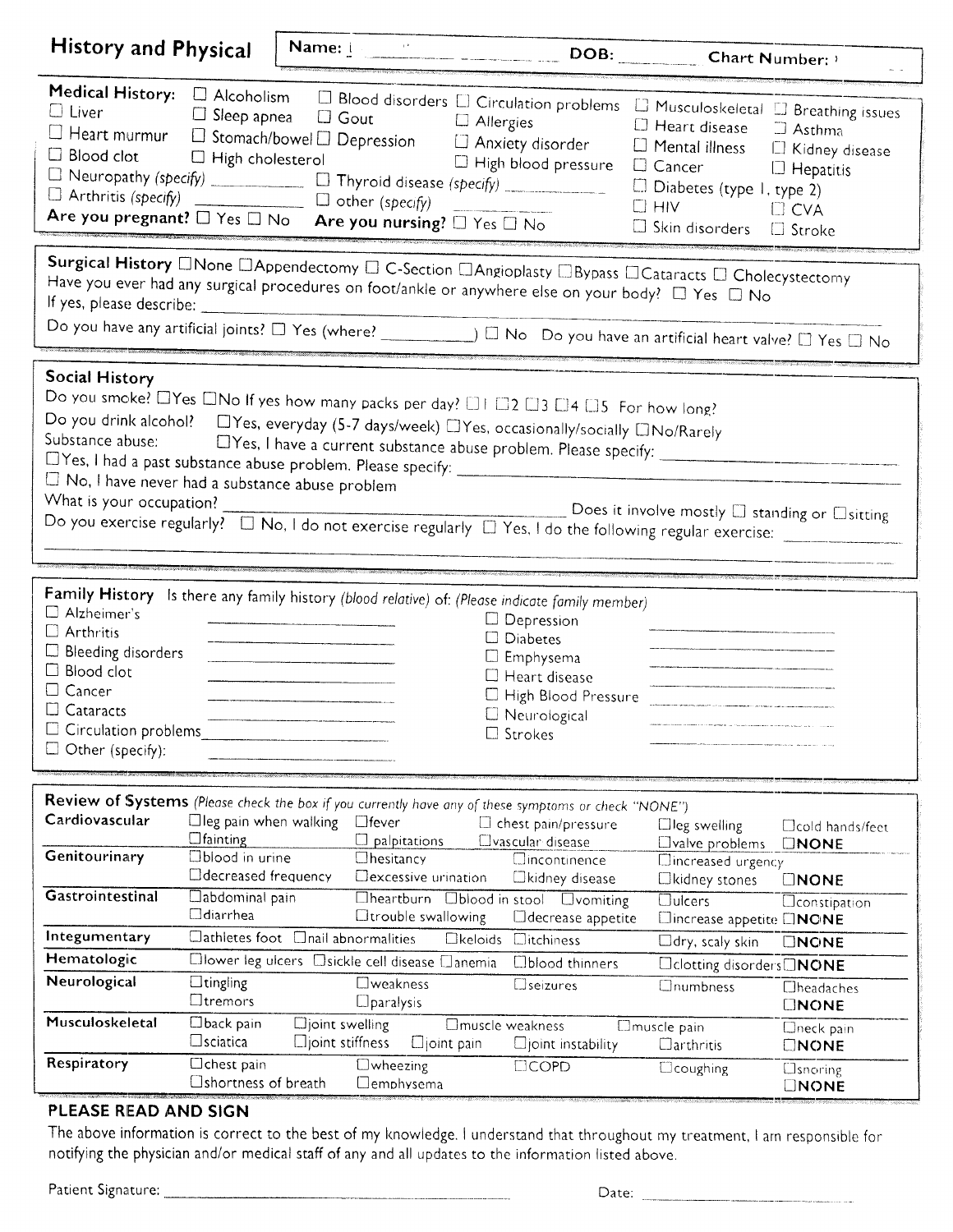|       |  | Today's Date: |
|-------|--|---------------|
| ימרים |  |               |

| Name:                                                                                                                                                                                                                                                                                                                                                                                                                                                                                                                                                                                                                                                                          |                                                                      |                                                                                                   |                    |                                                                                                                                              |  |
|--------------------------------------------------------------------------------------------------------------------------------------------------------------------------------------------------------------------------------------------------------------------------------------------------------------------------------------------------------------------------------------------------------------------------------------------------------------------------------------------------------------------------------------------------------------------------------------------------------------------------------------------------------------------------------|----------------------------------------------------------------------|---------------------------------------------------------------------------------------------------|--------------------|----------------------------------------------------------------------------------------------------------------------------------------------|--|
|                                                                                                                                                                                                                                                                                                                                                                                                                                                                                                                                                                                                                                                                                | Ethnicity: <b>Hispanic or Latino</b>                                 |                                                                                                   | Chart #:           |                                                                                                                                              |  |
| Race:                                                                                                                                                                                                                                                                                                                                                                                                                                                                                                                                                                                                                                                                          | $\Box$ Asian                                                         | <b>CINot Hispanic or Latino</b>                                                                   |                    | □Declined to specify                                                                                                                         |  |
|                                                                                                                                                                                                                                                                                                                                                                                                                                                                                                                                                                                                                                                                                | $\square$ White                                                      | □ American Indian or Alaska Native                                                                |                    | □Black or Afr can American                                                                                                                   |  |
|                                                                                                                                                                                                                                                                                                                                                                                                                                                                                                                                                                                                                                                                                |                                                                      | □ Native Hawaiian or other Pacific Islander                                                       |                    | □Declined to specify                                                                                                                         |  |
| <b>Pharmacy Name:</b>                                                                                                                                                                                                                                                                                                                                                                                                                                                                                                                                                                                                                                                          |                                                                      |                                                                                                   |                    | □Declined to specify                                                                                                                         |  |
| Pharmacy Address:                                                                                                                                                                                                                                                                                                                                                                                                                                                                                                                                                                                                                                                              |                                                                      |                                                                                                   |                    | Pharmacy Phone:                                                                                                                              |  |
|                                                                                                                                                                                                                                                                                                                                                                                                                                                                                                                                                                                                                                                                                |                                                                      |                                                                                                   |                    | City, State, Zip:                                                                                                                            |  |
|                                                                                                                                                                                                                                                                                                                                                                                                                                                                                                                                                                                                                                                                                |                                                                      |                                                                                                   |                    |                                                                                                                                              |  |
|                                                                                                                                                                                                                                                                                                                                                                                                                                                                                                                                                                                                                                                                                |                                                                      |                                                                                                   |                    |                                                                                                                                              |  |
|                                                                                                                                                                                                                                                                                                                                                                                                                                                                                                                                                                                                                                                                                |                                                                      |                                                                                                   |                    |                                                                                                                                              |  |
|                                                                                                                                                                                                                                                                                                                                                                                                                                                                                                                                                                                                                                                                                |                                                                      |                                                                                                   |                    |                                                                                                                                              |  |
|                                                                                                                                                                                                                                                                                                                                                                                                                                                                                                                                                                                                                                                                                | <b>Privacy Information Preferences</b>                               |                                                                                                   |                    |                                                                                                                                              |  |
|                                                                                                                                                                                                                                                                                                                                                                                                                                                                                                                                                                                                                                                                                |                                                                      |                                                                                                   |                    |                                                                                                                                              |  |
|                                                                                                                                                                                                                                                                                                                                                                                                                                                                                                                                                                                                                                                                                | Can we call the phone number on file?                                |                                                                                                   |                    | Do you want to be exempt from public reporting?<br>$\Box$ Yes $\Box$ No $\Box$ Can we send mail to the address on file? $\Box$ Yes $\Box$ No |  |
|                                                                                                                                                                                                                                                                                                                                                                                                                                                                                                                                                                                                                                                                                |                                                                      | $\Box$ Yes $\Box$ No $\Box$ Can we leave voicemail on machine?                                    |                    | $\Box$ Yes $\Box$ No                                                                                                                         |  |
|                                                                                                                                                                                                                                                                                                                                                                                                                                                                                                                                                                                                                                                                                |                                                                      | Will you allow us to send internet based (e-mail) delivery of reminders and newsletters? EYes ENo |                    |                                                                                                                                              |  |
|                                                                                                                                                                                                                                                                                                                                                                                                                                                                                                                                                                                                                                                                                |                                                                      |                                                                                                   |                    |                                                                                                                                              |  |
|                                                                                                                                                                                                                                                                                                                                                                                                                                                                                                                                                                                                                                                                                |                                                                      |                                                                                                   |                    |                                                                                                                                              |  |
|                                                                                                                                                                                                                                                                                                                                                                                                                                                                                                                                                                                                                                                                                |                                                                      |                                                                                                   |                    |                                                                                                                                              |  |
| <b>Smoking Status</b>                                                                                                                                                                                                                                                                                                                                                                                                                                                                                                                                                                                                                                                          |                                                                      |                                                                                                   |                    |                                                                                                                                              |  |
|                                                                                                                                                                                                                                                                                                                                                                                                                                                                                                                                                                                                                                                                                | □Current Every Day □Smoker, Current Status Unknown                   |                                                                                                   | <b>Vital Signs</b> |                                                                                                                                              |  |
|                                                                                                                                                                                                                                                                                                                                                                                                                                                                                                                                                                                                                                                                                | □Current Some Day □Heavy Tobacco □Unknown If Ever                    |                                                                                                   |                    |                                                                                                                                              |  |
|                                                                                                                                                                                                                                                                                                                                                                                                                                                                                                                                                                                                                                                                                | □Former □Never □Light Tobacco □I decline to answer                   |                                                                                                   |                    |                                                                                                                                              |  |
|                                                                                                                                                                                                                                                                                                                                                                                                                                                                                                                                                                                                                                                                                |                                                                      |                                                                                                   |                    |                                                                                                                                              |  |
| <b>Current Medications</b>                                                                                                                                                                                                                                                                                                                                                                                                                                                                                                                                                                                                                                                     |                                                                      |                                                                                                   | <b>Allergies</b>   |                                                                                                                                              |  |
|                                                                                                                                                                                                                                                                                                                                                                                                                                                                                                                                                                                                                                                                                | $\Box$ No Known Medications $\Box$ I take the following medications: |                                                                                                   |                    | □ No Known Allergies □ No Known Drug Allergies                                                                                               |  |
| Name:                                                                                                                                                                                                                                                                                                                                                                                                                                                                                                                                                                                                                                                                          |                                                                      | Dose:                                                                                             | Name:              | Reaction:                                                                                                                                    |  |
| Name:                                                                                                                                                                                                                                                                                                                                                                                                                                                                                                                                                                                                                                                                          |                                                                      | Dose:                                                                                             | Name:              | Reaction:                                                                                                                                    |  |
| Name:                                                                                                                                                                                                                                                                                                                                                                                                                                                                                                                                                                                                                                                                          |                                                                      | Dose:                                                                                             | Name:              | Reaction:                                                                                                                                    |  |
| Name:                                                                                                                                                                                                                                                                                                                                                                                                                                                                                                                                                                                                                                                                          |                                                                      | Dose:                                                                                             | Name:              | Reaction:                                                                                                                                    |  |
| Name:                                                                                                                                                                                                                                                                                                                                                                                                                                                                                                                                                                                                                                                                          |                                                                      | Dose:                                                                                             | Name:              | Reaction:                                                                                                                                    |  |
| Name:<br>Name:                                                                                                                                                                                                                                                                                                                                                                                                                                                                                                                                                                                                                                                                 |                                                                      | Dose:                                                                                             | Name:              | Reaction:                                                                                                                                    |  |
| Name:                                                                                                                                                                                                                                                                                                                                                                                                                                                                                                                                                                                                                                                                          |                                                                      | Dose:                                                                                             | Name:              | Reaction:                                                                                                                                    |  |
| Name:                                                                                                                                                                                                                                                                                                                                                                                                                                                                                                                                                                                                                                                                          |                                                                      | Dose:<br>Dose:                                                                                    | Name:              | Reaction:                                                                                                                                    |  |
|                                                                                                                                                                                                                                                                                                                                                                                                                                                                                                                                                                                                                                                                                | Use the back of this form if more room is needed                     |                                                                                                   | Name:              | Reaction:                                                                                                                                    |  |
| Last Flu Shot Date:<br>Did you get a pneumococcal vaccination? OYes ONo                                                                                                                                                                                                                                                                                                                                                                                                                                                                                                                                                                                                        |                                                                      |                                                                                                   |                    |                                                                                                                                              |  |
| Have you fallen in the last 12 months? Lives LNo Were you injured from the fall? Lives LNo                                                                                                                                                                                                                                                                                                                                                                                                                                                                                                                                                                                     |                                                                      |                                                                                                   |                    |                                                                                                                                              |  |
| Have you completed any Advanced Directives? OYes ONo                                                                                                                                                                                                                                                                                                                                                                                                                                                                                                                                                                                                                           |                                                                      |                                                                                                   |                    |                                                                                                                                              |  |
| PLEASE READ AND SIGN: The information on my intake form(s) is correct to the best of my knowledge. I understand that throughout my treatment. I am responsible<br>for notifying the physician and/or medical staff of any and all updates to the information listed above. (Assignment of Benefits): I authorize payment of medical benefits to the<br>practice named above. (Release of Information): I authorize the release of any medical information necessary to process this claim. (HIPAA Privacy): Facknowledge that i<br>received my HIPAA Privacy Practices Notice. <i>(Medication History)</i> : Lauthorize the Doctor's office to retrieve my medication history. |                                                                      |                                                                                                   |                    |                                                                                                                                              |  |

 $\mathbf{r}^{(n)}$ 

 $\sim$   $\sim$ 

 $\overline{\phantom{0}}$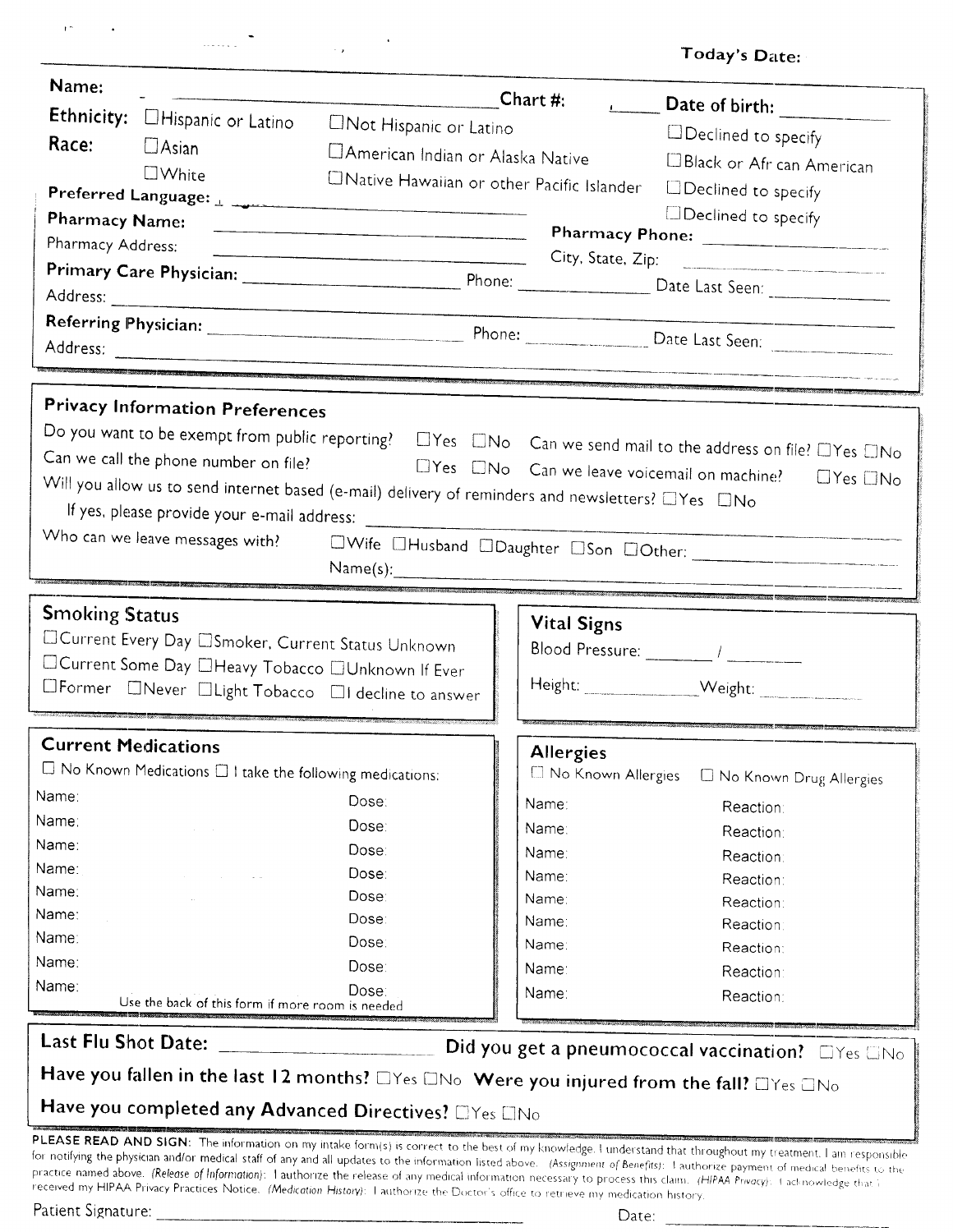| * I have read and understand the HIPPA/Privacy Policy for Springfield Podiatry Associates      |       |
|------------------------------------------------------------------------------------------------|-------|
|                                                                                                | Date: |
|                                                                                                |       |
| * I Hereby assign my insurance benefits to be paid directly to the healthcare provider         |       |
|                                                                                                |       |
|                                                                                                |       |
| * I authorize Springfield Podiatry to release medical information required to process my claim |       |
|                                                                                                | Date: |
|                                                                                                |       |
| * I have read and understand the Financial Policy for Springfield Podiatry Associates          |       |
| Signed Date:                                                                                   |       |
|                                                                                                |       |
|                                                                                                |       |
| * I authorize Springfield Podiatry Associates to obtain/have access to my medical history      |       |
| Signed                                                                                         |       |
|                                                                                                |       |
| * I authorize my provider's office to contact me by mobile phone                               |       |
|                                                                                                | Date: |